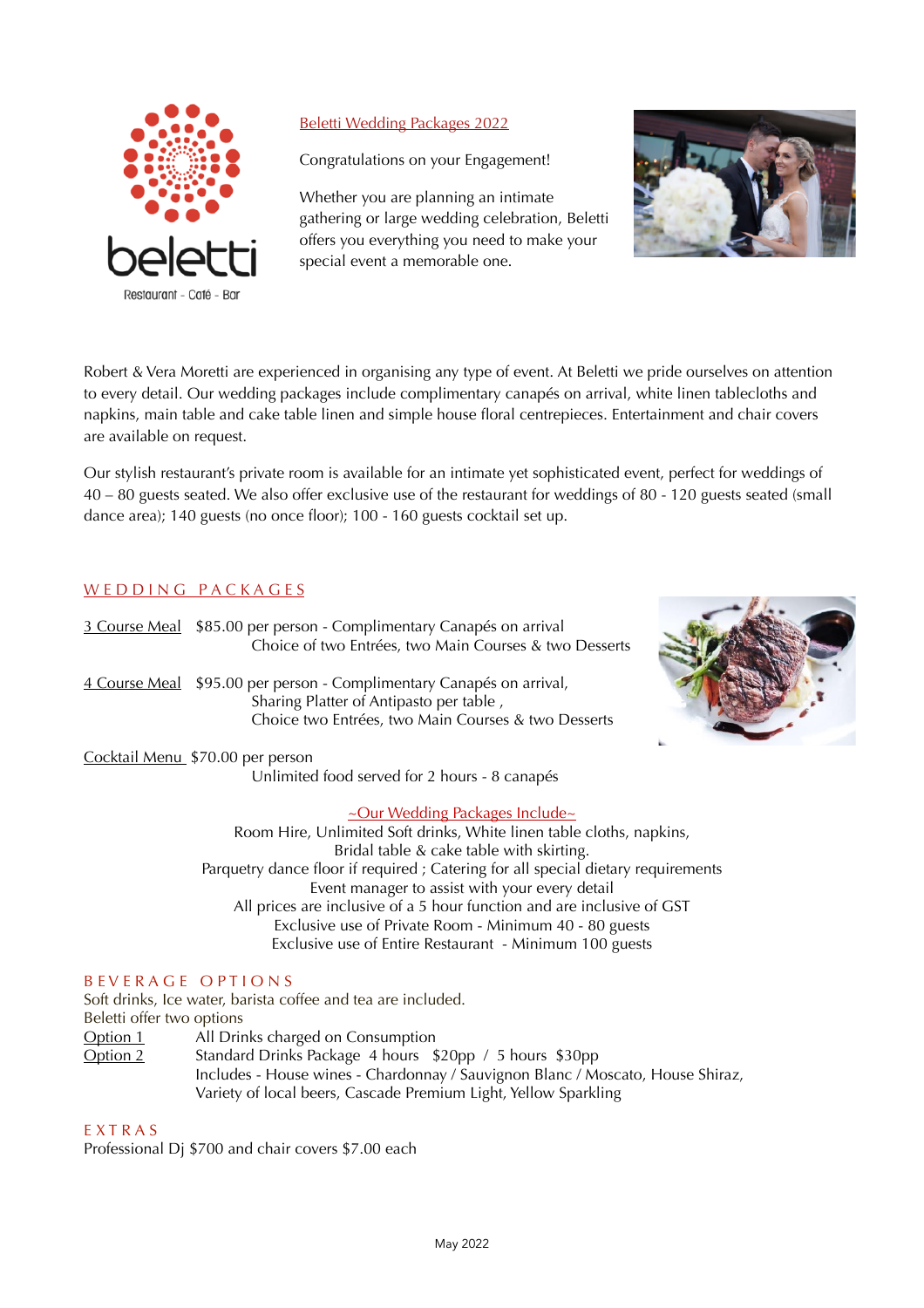

# $~\sim$  E N T R E E S  $~\sim$

Bruschetta(VEG) (Individual or sharing plate) *Fresh ciabatta bread topped with cherry tomatoes, red onion, basil & bocconcini cheese, dressed with olive oil & balsamic glaze*

Arancini (VEG) (Individual or sharing plate) Risotto balls filled with peas & mushrooms, fresh Napoli sauce & shaved parmesan

> Crispy Pork Belly Bites (GF) (Sharing plate) *served with caramelised fennel & sweet pork jus*

> > Homemade Cevapi (Sharing plate)

Lemon Pepper Calamari (Individual or sharing plate) *Seasoned calamari, fried & served with roquette & aioli*

Antipasto

(Sharing plate) *A selection of freshly sliced cold meats, roasted marinated vegetables, sun-dried tomatoes, bocconcini cheese, prosciutto & olives, served with ciabatta bread* 

> Trio of Dips (Sharing Plate) *served with warm bread*

Roasted Pumpkin Soup (GF) *garnished with sour cream & chives*

Chicken Soup (GF) *garnished with shredded chicken* 

Minestrone (VG) (GF) *served with pasta & cannellini beans*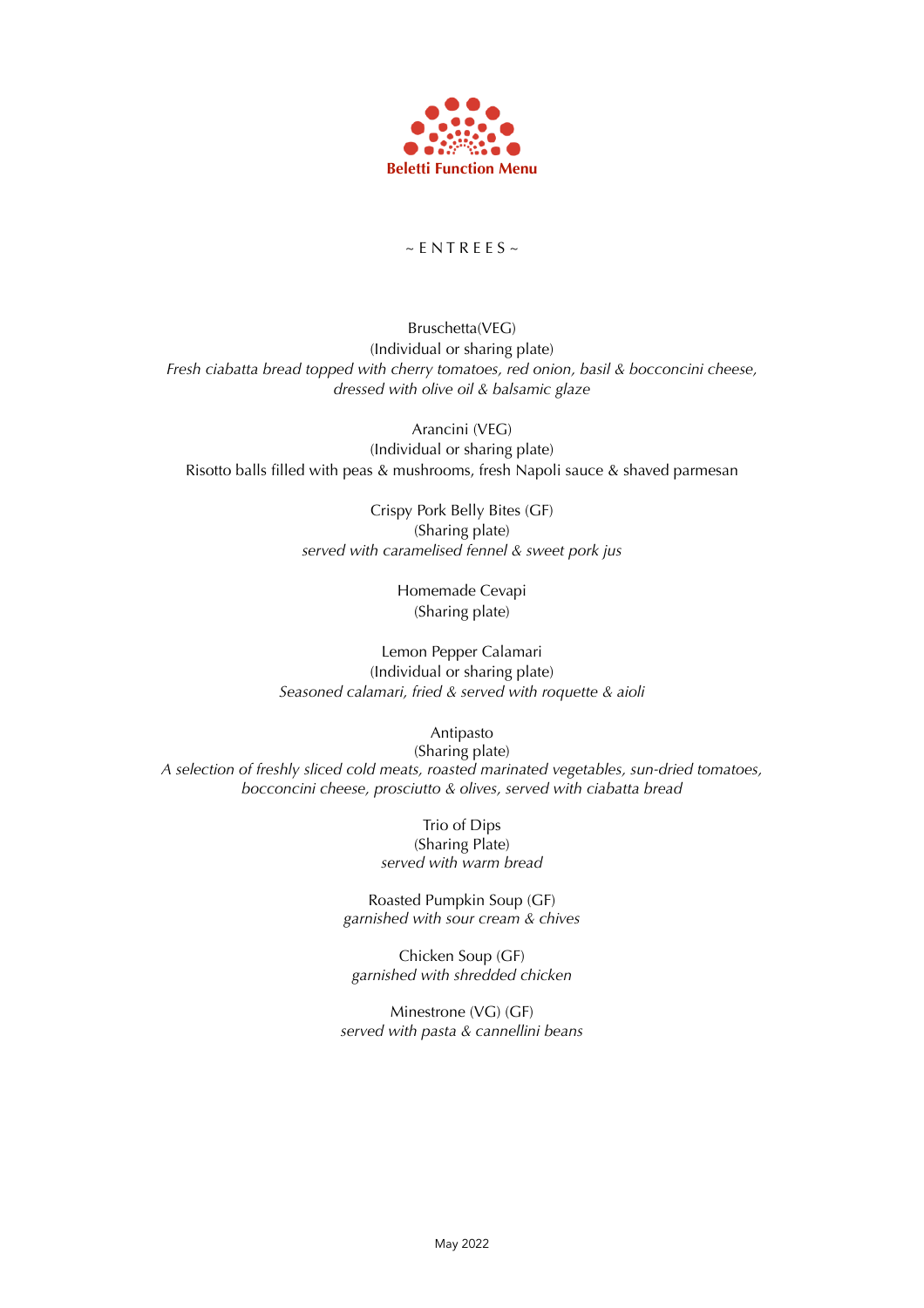

## $~\sim$  M A I N S  $~\sim$

### 400gm Rib Eye (GF) *Served with chips & salad Your choice of cream mushroom sauce / green peppercorn sauce or red wine jus*

250gm Eye Fillet (GF) *Served with pumpkin, mixed greens, chat potatoes, pickled red onions & finished with red wine jus* 

> Chicken Parmigiana *Topped with Napoli sauce & mozzarella cheese, served chips & salad*

Barramundi (GF) *Pan seared, served on chat potatoes, peas, mixed beans & roasted beetroot, finished with lemon herb oil*

Pollo Involtino *Chicken breast stuffed with mushrooms, onion, sun dried tomatoes, spinach & cheese served with pumpkin puree, mixed seasonal vegetables & finished with butter sauce*

Pork Belly (GF) *Served with smashed chat potatoes, caramelised fennel, mixed beans & finished with sweet pork jus*

Linguine Di Mare *"Chefs Signature Dish" Linguine with mixed seafood, olive oil, chilli, garlic, white wine, chopped parsley, fresh basil, lemon juice, topped with a blue swimmer crab* 

> Pappardelle *served with a home made rich beef ragu*

Casarecce Matriciana *Bacon, capsicum, olives, mushrooms, chilli, fresh basil, garlic & Napoli sauce, parmesan*

> Linguine Di Pollo *Chicken, mushroom, avocado, cream reduction, parmesan*

> > Tortiglioni Carbonara *Bacon, white wine, cream & shaved parmesan*

Linguine Gamberi *Tiger prawns, cherry tomatoes, parsley, white wine, olive oil, lemon*

### Vegetarian Risotto (GF) (VEG)

*Pumpkin, spinach, peas & sun dried tomatoes, sautéed with garlic, cooked in white wine & vegetable stock, finished with fresh parmesan & a dash of Napoli sauce (Optional Vegan)*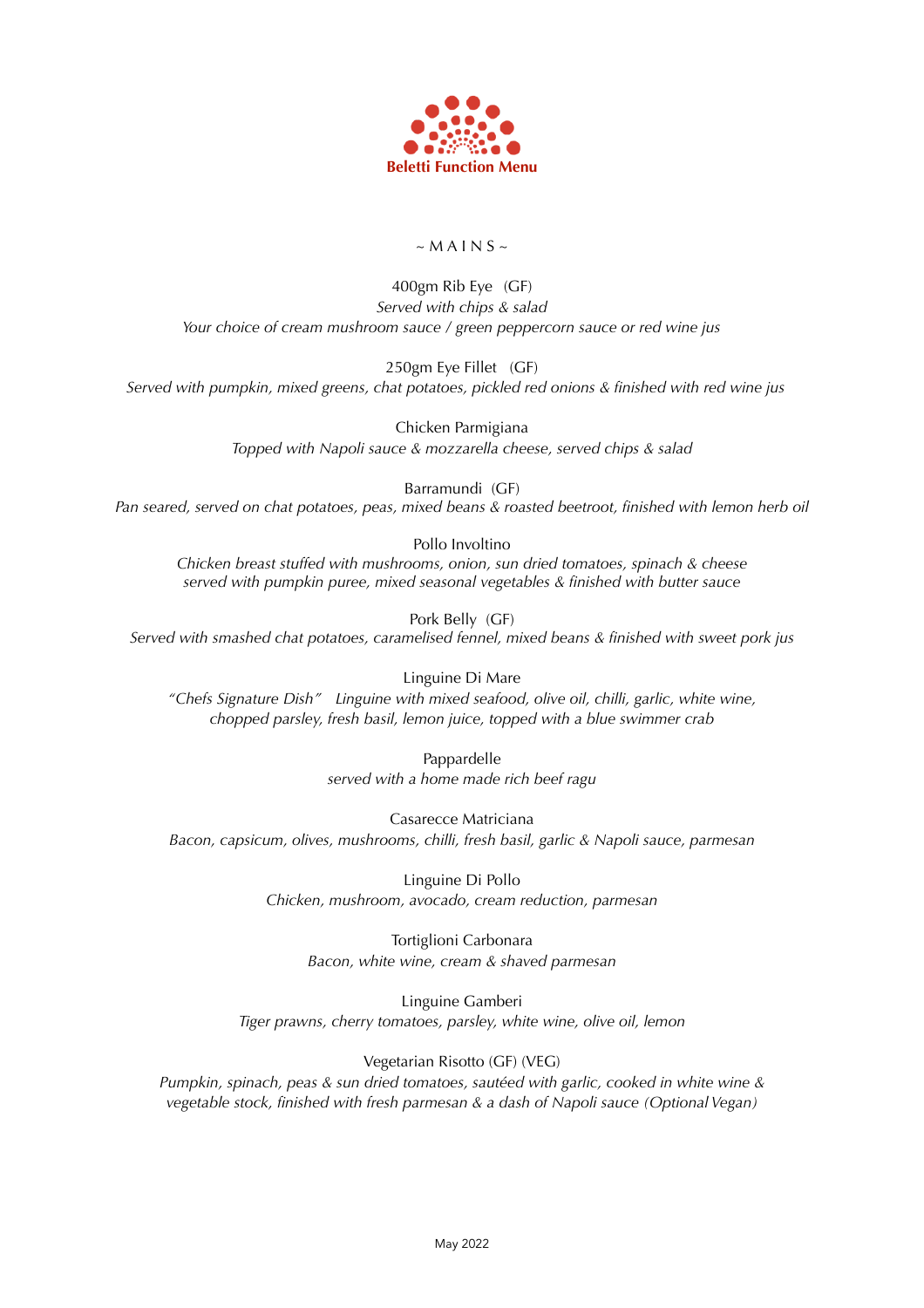

## $\sim$  D E S S E R T S  $\sim$

Beletti Chocolate Dome *Chocolate brownie presented in a chocolate dome, served with a warm chocolate sauce, vanilla ice cream, freeze dried berries & a macadamia & toffee crumb* 

> Vanilla Bean Creme Brûlée *A home made dessert with rich custard base flavoured with vanilla bean & a crisp caramelised sugar crust served with a white chocolate & macadamia biscuit*

Sticky Date Served with warm caramel sauce & vanilla ice cream

Tiramisu *Traditional Italian style trifle made with mascarpone cheese, cream, Galliano liqueur & espresso coffee*

> Affogato *Espresso shot served with vanilla ice cream* & *shot of Tia Maria / Frangelico / Baileys / Amaretto*

Baci Ice cream *(GF) Hazelnut ice cream blended with crushed hazelnuts & coated in rich dark chocolate*

> Dessert Sharing Board *1 of each per person Mini Chocolate Brownie ; Mini Tiramisu Mini Cannoli filled w chocolate & vanilla custard*

> > New York Cheesecake

Lemon Meringue

Raspberry White Chocolate Cheesecake

 $~\sim$  K I D S M E N U  $\sim$ 

Spaghetti served with Carbonara or Napoli Two Chicken Strips with chips Kids Minute Steak with chips Vanilla ice cream with child's choice of topping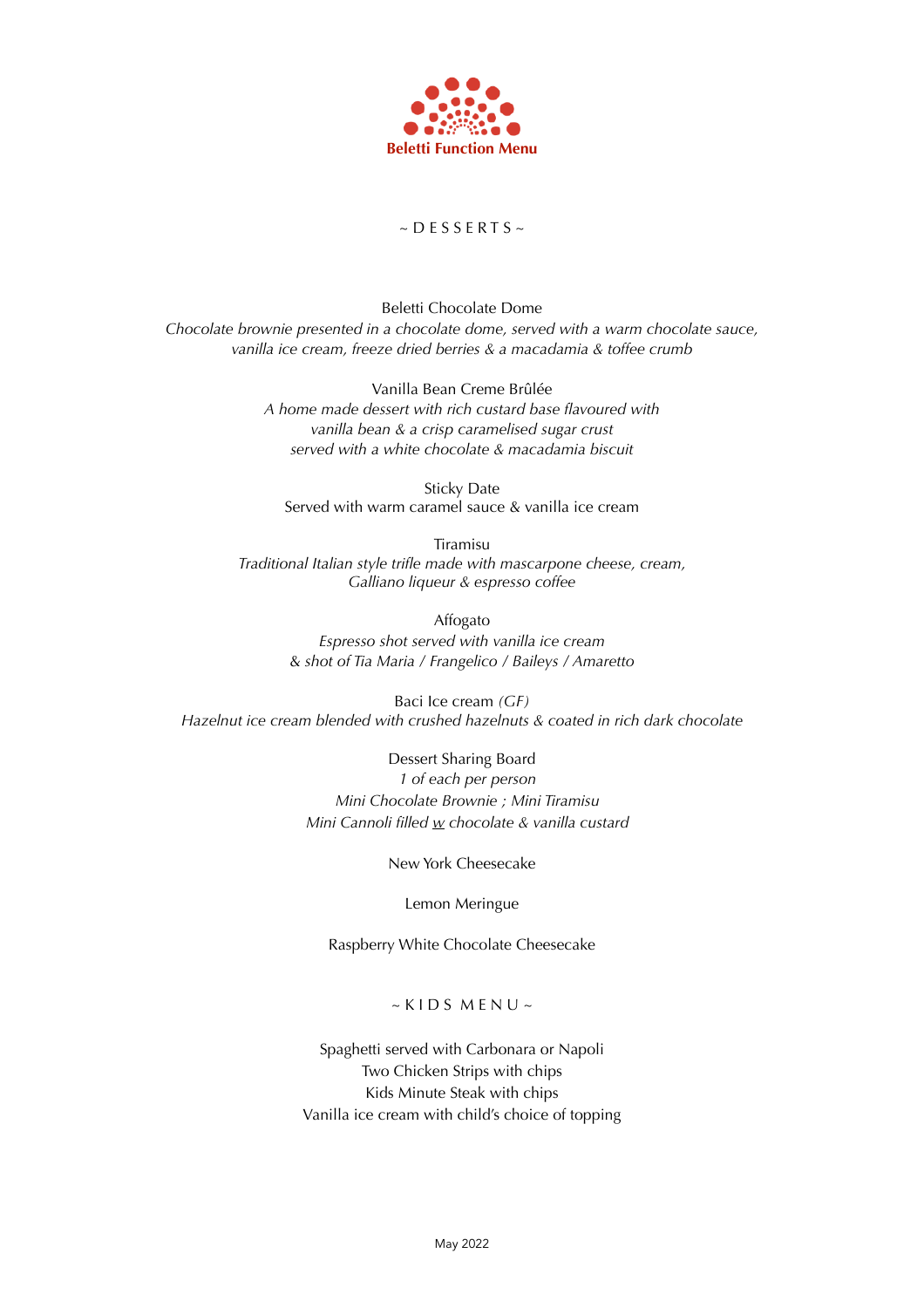#### COCKTAIL MENU & PRICES

| Cocktail Menu \$70.00 per person                     |
|------------------------------------------------------|
| unlimited food served for 2 hours - select 8 canapés |
| Canapés Selections - Served Cold                     |
| Bruschetta Crostini (vg)                             |
| Bocconcini, Tomato & Basil Crostini (vg)             |
| Assorted sushi canapés                               |
| Antipasto platters                                   |
| Canapés Selections Served Hot                        |
| Lemon Pepper Calamari                                |
| Homemade Vegetarian Arancini (vg)                    |
| Vegetarian Risotto (vg)                              |
| Mini Potato, Onion & Mozzarella Quiche (vg)          |
| Beef Meatballs with Napoli Sauce                     |
| Mini Beef Burgers with Cheese, Lettuce & Relish      |
| Mini Crumbed Chicken Tenders served with Aioli       |
| Panko Crumbed Prawns Served with Sweet Chilli Sauce  |
| Mini Chicken Burgers with lettuce & aioli            |
| Home made Pizza Squares                              |
| Potato, Cheese & Chives Croquettes                   |
| Continental Pork & Fennel Sausages                   |
| Homemade Beef Pies                                   |
| Homemade Sausage Rolls                               |
| Vegetarian Frittata (optional vegan)                 |

#### EXTRA PLATTERS

 Antipasto \$100 each (10 serves); Trio of Dips served with Turkish Bread \$50 each; Lemon Pepper Calamari \$100 each (10 serves)

D E S S E R T B O A R D S

 Mini Homemade Desserts \$4.00 each served on platters \*Vanilla Panna cotta \*Chocolate Eclairs \*Sticky Date \*Tiramisu \*New York Cheesecake \*Homemade Chocolate Brownie \*Mini profiteroles with vanilla custard \*Mini Cannoli filled w chocolate & vanilla custard

#### GRAZING TABLE

Delicious, fresh cold meats, Australian & continental cheeses, dips, olives, sun dried tomatoes, dried fruits, nuts, pretzels, fresh fruits, crackers, sliced olive bread & sour dough

Styled by Beletti staff with bread boxes and props. Additional \$20 per person minimum of 30 guests